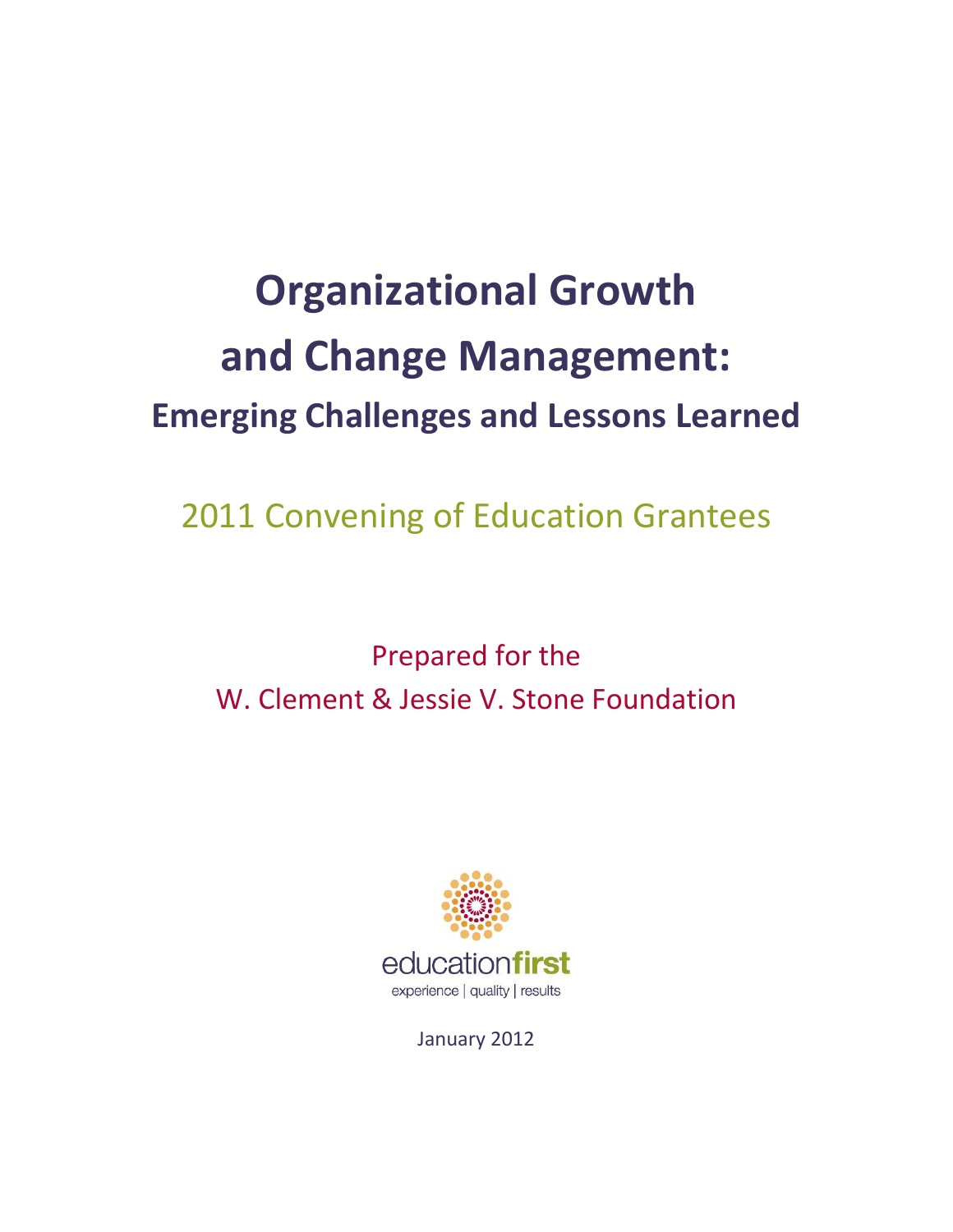This report summarizes conversations at the W. Clement and Jessie V. Stone Foundation's 2011 convening of its education grantees, held in Chicago, Illinois, in November 2011. Education First Consulting helped plan and facilitate the meeting as well as prepared this summary report. Education First uniquely helps policymakers, advocates and funders develop broad-based improvement and reform strategies to inspire and engage all students to graduate from high school and postsecondary studies prepared for a competitive world of constant change and innovation.



educationfirst experience | quality | results *www.educationfirstconsulting.com*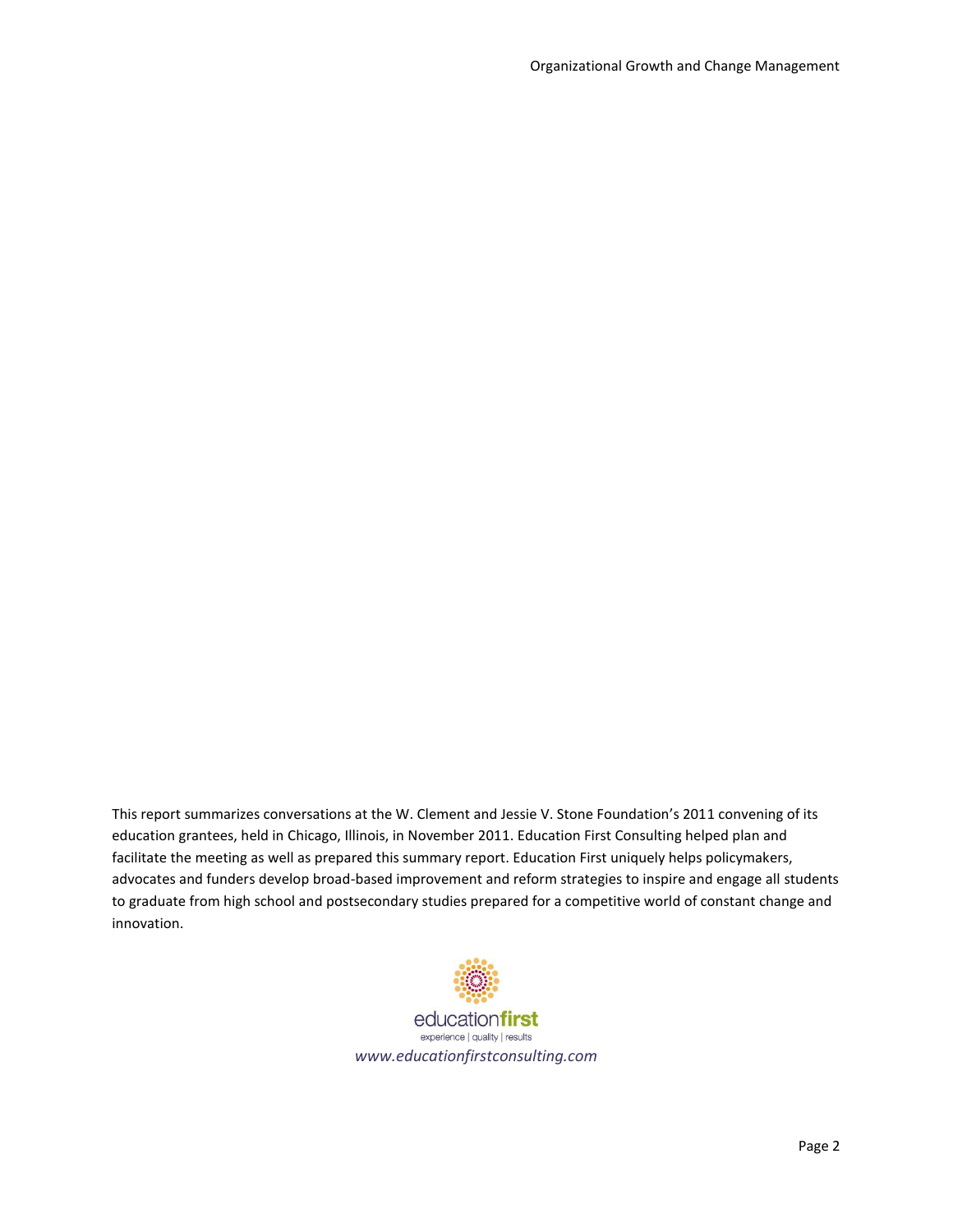# <span id="page-2-0"></span>**Contents**

| Best and Next Practices for Change Management: Building Organizational Capability5 |  |
|------------------------------------------------------------------------------------|--|
|                                                                                    |  |
|                                                                                    |  |
|                                                                                    |  |
|                                                                                    |  |
|                                                                                    |  |
|                                                                                    |  |
|                                                                                    |  |
|                                                                                    |  |
| Appendix A: W. Clement & Jessie V. Stone Foundation 2011 Education Grantees 19     |  |
|                                                                                    |  |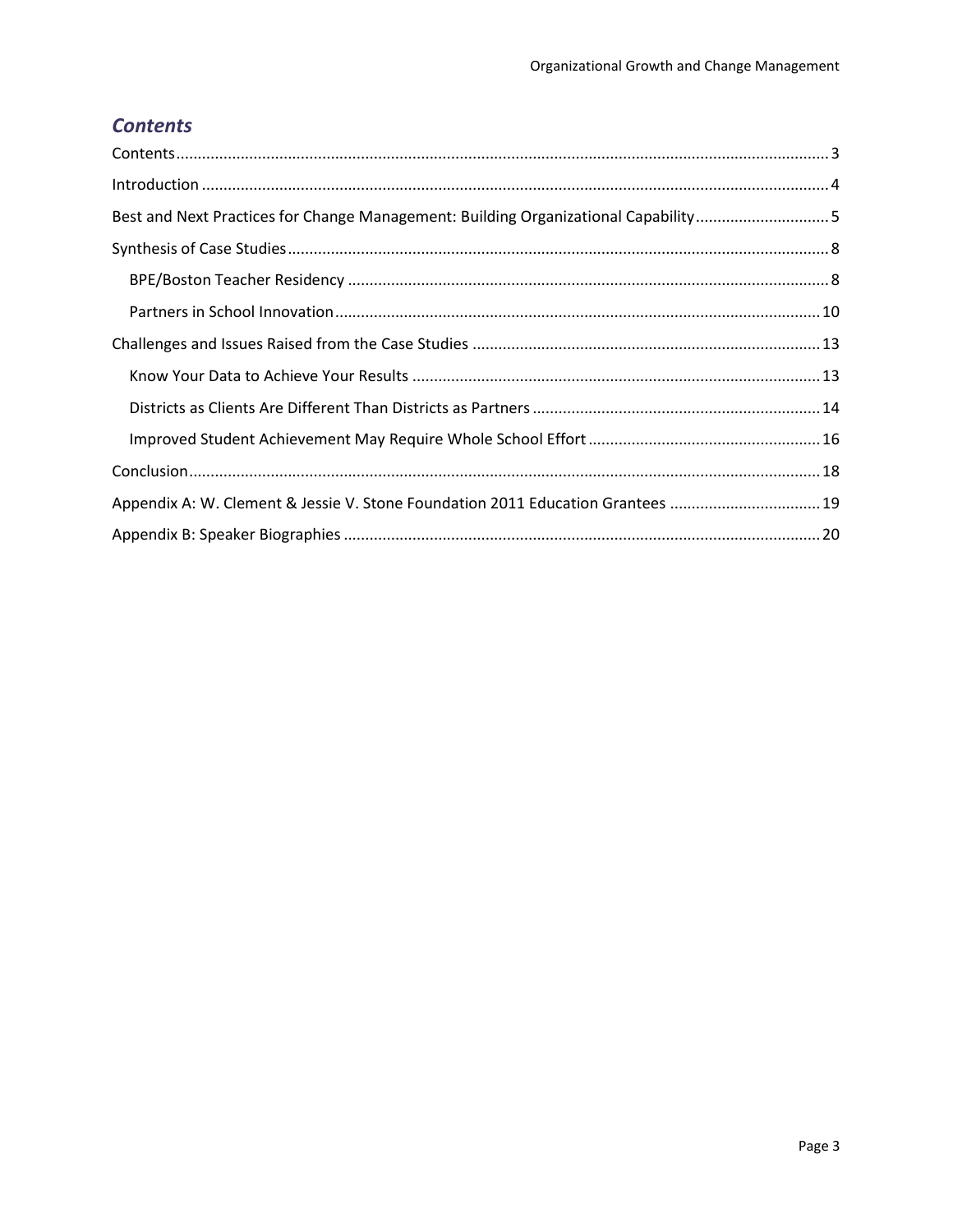# <span id="page-3-0"></span>*Introduction*

l

Committed to strengthening its network of education grantees as a robust learning community, the W. Clement and Jessie V. Stone Foundation hosted its fourth annual grantee convening in Chicago in 2011. Bringing together its grantee organizations from Boston, Chicago, New York and San Francisco, the Stone Foundation organized the meeting to probe the specific challenges and possible paths forward that education organizations face as they grow, expand their reach and work to deepen their impact themes the foundation has helped its grantees explore in annual meetings since 2009. (See Appendix A for list of the foundation's education grantees.)

At the 2011 convening, grantees discussed issues related to change management, organizational sustainability, evaluation, communications and relationships with school districts. Specifically, the meeting was organized to accomplish these objectives:

- **Examine the challenges of organizational growth and change all these organizations are** confronting;
- **Brainstorm and share possible strategies and approaches for overcoming these hurdles; and**
- **If Immark** Identify considerations for successfully managing the "change process"—both within organizations and with external stakeholders.

In designing the meeting, foundation staff spoke with each grantee to identify needs and interests. The foundation also commissioned brief case studies of two foundation grantees—Partners in School Innovation and the Boston Teacher Residency—to anchor the meeting in real-life situations and present actual organizational growth and management issues to discuss. In addition, experts Laura Moran of Pivot Learning Partners<sup>1</sup> and Pranav Kothari of Mission Measurement<sup>2</sup> participated in the meeting and provided additional insights into these cases and the implications for other grantees in similar circumstances. (Biographies of all presenters at the meeting are included in Appendix B.)

This report synthesizes key ideas and themes from a full day of exploration dedicated to helping education organizations scale their work and increase their impact.

 $1$  Moran is a senior consultant with Pivot Learning Partners, which works with schools and school districts across California. The organization provides system redesign services for school systems that aim to reduce costs, increase effectiveness, create more equitable opportunities and produce stronger results.

 $^2$  Kothari is managing director of Mission Measurement, a social impact consulting firm. It works with corporations, nonprofits and government agencies to measure and improve the results of their social initiatives.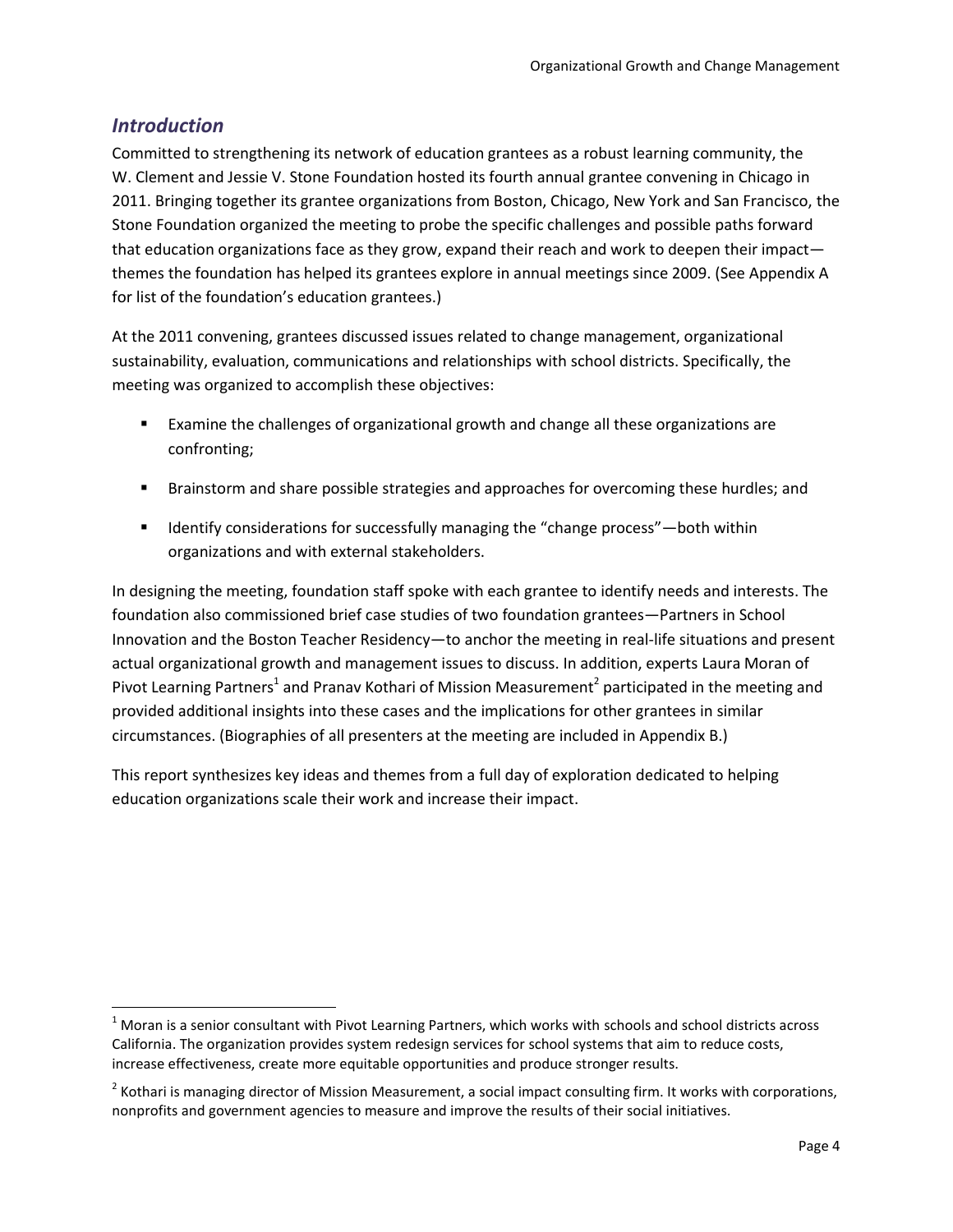# <span id="page-4-0"></span>*Best and Next Practices for Change Management: Building Organizational Capability*

To set the context for the case study discussions at the convening, Laura Moran, senior consultant with Pivot Learning Partners, summarized "best" and "next" change management practices for organizations seeking to scale their efforts, especially for those such as Stone Foundation grantees that also are focused on changing education systems. Regardless of the scale or greater impact an organization aspires to, managing the changes needed to accomplish new goals is fundamentally about building and deploying organizational capabilities.

Scale, she argued, can be achieved not just through expansion to new sites, schools or districts—which is how it is traditionally defined—but also in these additional ways<sup>3</sup>:

- "Going deeper" in current program offerings and focusing on program sustainability;
- **EXECT** Creating long-term sustainability;

 $\overline{a}$ 

- Spreading principles and beliefs—as changes are made and staff turnover occurs, ensure continual momentum of the essential program elements; or
- **Shifting ownership of reform activities to become self-generative.**

Moran also presented a "change compass" tool that asks organizational leaders to reflect on three factors needed to advance change<sup>4</sup>:

- **The depth of** *commitment* from people in the organization to the desired change;
- The organization's *capability* –including technology, structures and people—to accomplish the desired change; and
- The leadership needed to effectively move the organization in a new *direction*.

Gauging the degree of alignment among these three elements can serve as a helpful and immediate diagnosis for organization leaders—as "all three need to be aligned," she said (see Figure 1 on next page). For example, a gap in leadership makes it difficult for an organization to move in its desired direction, and differing belief systems about equity hinder organizational commitment to change.

 $3$  Adapted from Cynthia E. Coburn. "Rethinking Scale: Moving Beyond Numbers to Deep and Lasting Change." *Educational Researcher*, Vol. 32, No. 6. See http://gse.berkeley.edu/faculty/cecoburn/coburnscale.pdf.

<sup>&</sup>lt;sup>4</sup> Adapted from the Interaction Associates. See http://www.interactionassociates.com/services/collaborativechange-management.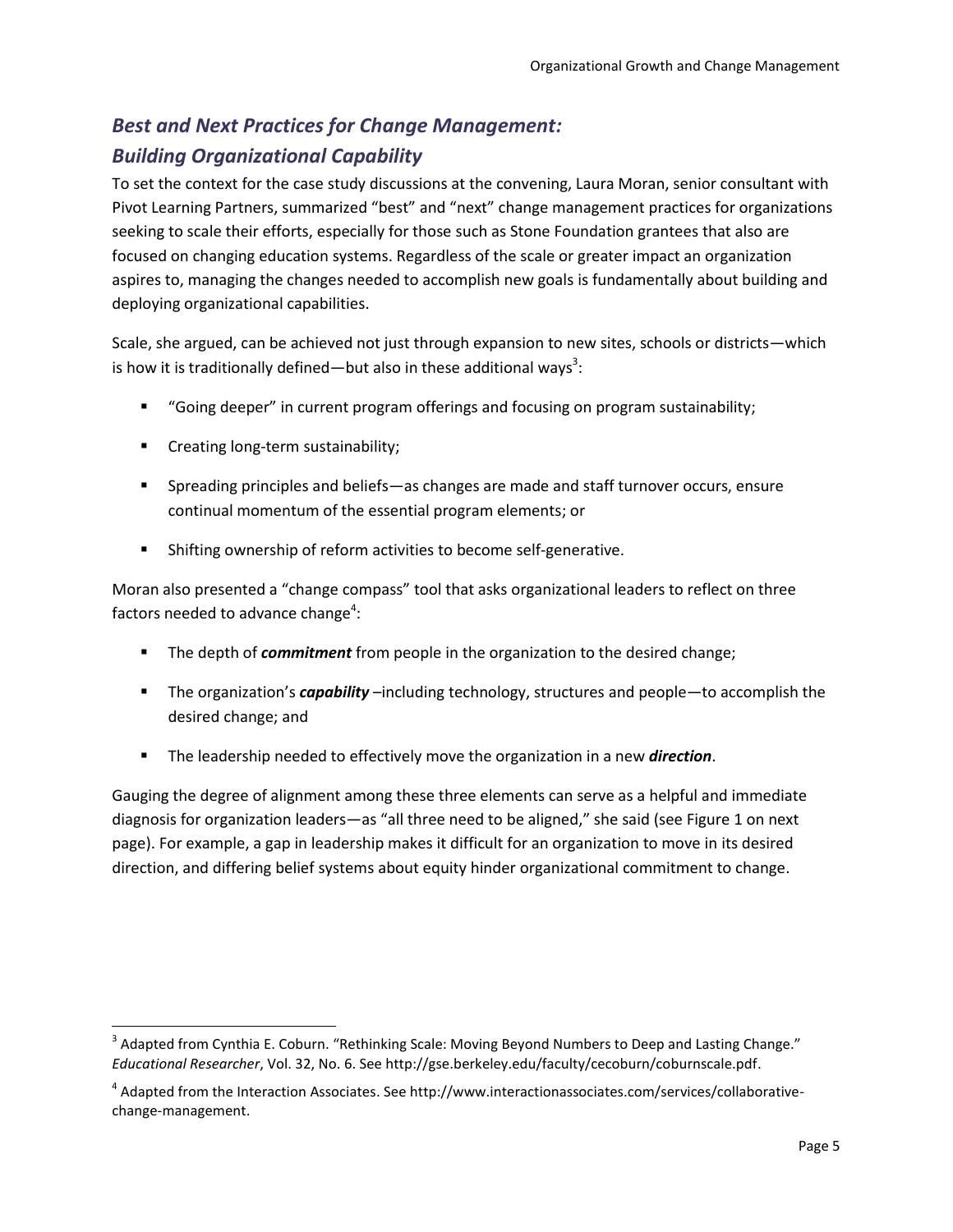

#### **Figure 1: Organizational Change Compass**

Moran also discussed how change management practices can be used not only to help organizations as they scale and manage their own changes but to also shed light on how to work most effectively with and help influence changes with school district partners. Moran encouraged attendees to "stretch themselves as leaders" and look at how to use current best practices and emerging new practices to get to scale faster and serve more students who need the most help.

She identified these challenges that organizations need to consider today when managing change specific to education reform:

- The broader national reform agenda, particularly the negative impacts and limited success of the federal No Child Left Behind Act and unstable policy environments with under-resourcing of public education.
- The recognition that teachers are most critical to success for student achievement while acknowledging that most "change efforts" have limited support or ownership from teachers.
- **Insufficient cultural competency and ability among educators to transform courageous** conversations about systemic oppression into reform practices and structures.
- An implementation gap that includes talent shortages and lack of school and district capacity to implement most change initiatives with fidelity and/or sustainability.
- Governance structures and politics that disrupt leadership and change management continuity.

Summarizing research findings about best and next change management practices—and considering the challenges she identified, Moran's recommendations to Stone Foundation grantees for working with school districts included:

- Use the "change compass" tool described above to explicitly assess strength and alignment of direction, commitment and capability within a school district as a pre-condition to forming a partnership.
- Co-create a diagnosis of "five dysfunctions" that can block effective implementation unaligned/weak conditions needed for change (commitment, capability and direction on the "change compass"), fragmentation, lack of engagement, little accountability and lack of efficacy—and be a critical friend in helping change these patterns.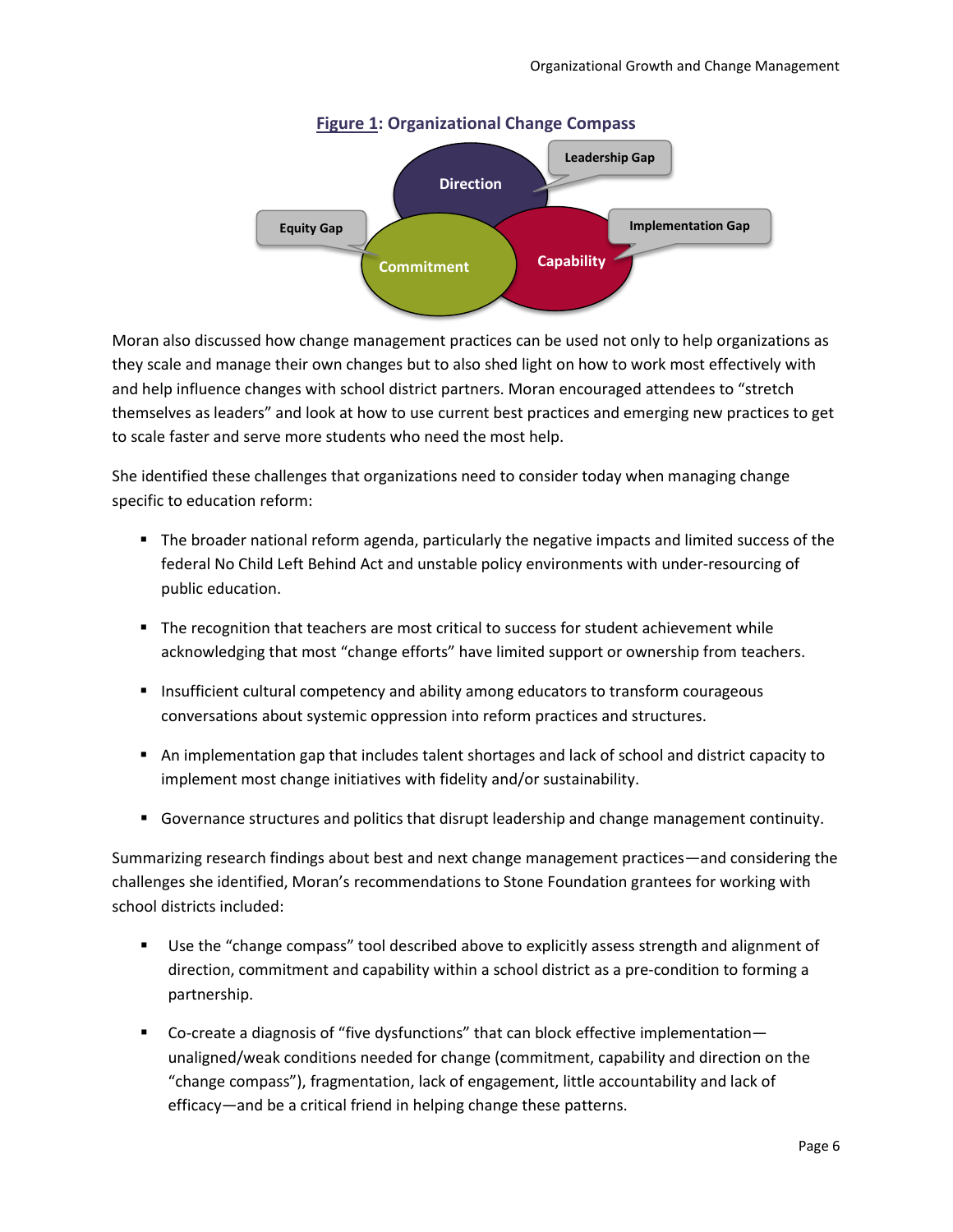- **Build or leverage new and existing networks that increase the social capital and voice of** students, teachers, families and community in shaping and driving a reform agenda—one example, Moran suggested, is Stone Foundation grantee TeachPlus, which develops teacher networks and connects them with education policy makers who are making decisions affecting their classrooms.
- Assist district leaders in building and communicating a clear and compelling narrative across all stakeholder groups about performance data—and make the efforts of organizations working strategically with a district part of the official district "dashboard" tracking progress.
- **Don't become another silo working for change in the community: Build or become part of a** social network of change agents that are partnering with the school district.
- **Promote the strengths of the district publicly and be an advocate to create the conditions** districts need to succeed.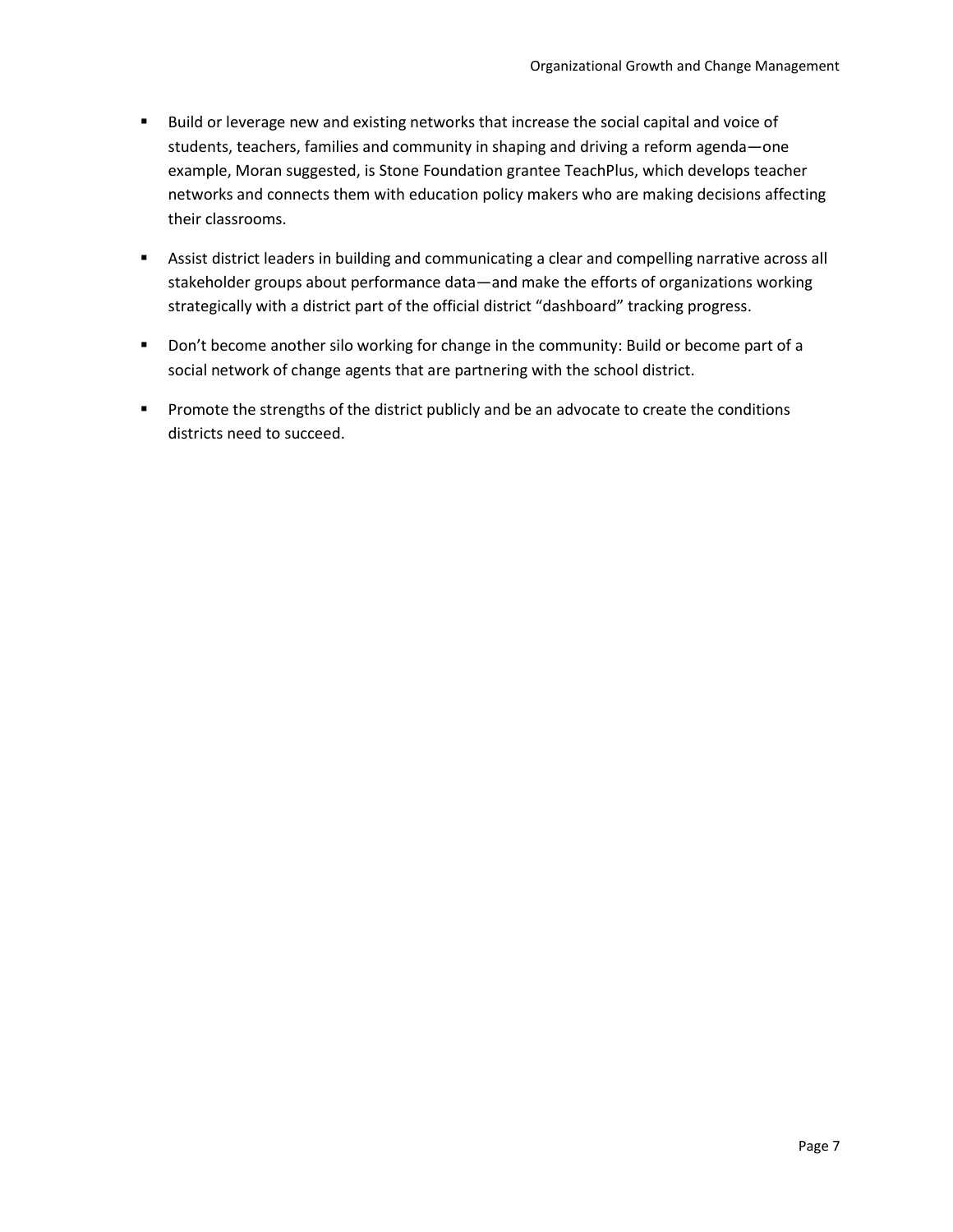# <span id="page-7-0"></span>*Synthesis of Case Studies*

At the 2011 Stone Foundation convening, Derek Mitchell, CEO of Partners in School Innovation, and Jesse Solomon, executive director of BPE<sup>5</sup>, participated in discussions about their growth stories, as presented in written case studies prepared in advance for meeting participants. Following are summaries of each organization's growth plans and challenges as documented in the case studies. These case studies served as a lens to examine common challenges most foundation grantees are facing with their own growth strategies.

**\* \* \* \* \***

# <span id="page-7-1"></span>**BPE/Boston Teacher Residency**

#### *Organization Overview*

Created as a fresh approach to helping address high teacher-turnover rates that bedevil urban districts, the Boston Teacher Residency (BTR) is a 13-month residency program that has operated as a special partnership between the nonprofit Boston Plan for Excellence and Boston Public Schools to train and place new teachers in the district. BTR's mission is to "drive significant student achievement gains through the recruitment, preparation and support of exceptional teachers in Boston."

Each year, BTR supports 75 resident teachers-in-training who have committed to working alongside experienced mentors in classrooms throughout 12 Boston schools. Residents earn a living stipend and, upon successful completion of the program, a master's degree. In addition, teachers who stay with the district for three years receive tuition forgiveness. BTR offers graduates support, coaching and professional development for their first three years of teaching. The program focuses on helping teachers develop the content knowledge, experience in practical teaching methods and skills needed for success today in Boston schools.

Since graduating its first class in 2004, BTR has trained and placed nearly 400 graduates; more than 80 percent of these graduates stay teaching in Boston for at least three years and, from the program's inception, 80 percent overall are still teaching in Boston. It also is succeeding at providing schools with teachers in areas where they are needed the most, including math, science, English-as-a-second language and special education. BTR has also inspired similar programs in large cities nationwide.

## *Organization Goals for Greater Scale or Impact*

l

While the program has worked successfully to increase the skills and success of individual teachers, BTR leaders increasingly believe the breakthroughs in improved student achievement they want to see will require change not only in the training and practices of individual teachers but in the capacity and culture of entire schools. In other words, even the best prepared teachers need functional school environments if they are to be maximally successful.

<sup>&</sup>lt;sup>5</sup> "BPE" is the new name for the Boston Plan for Excellence, which—as described in the Stone Foundation case study—has recently re-organized its work and refocused its mission.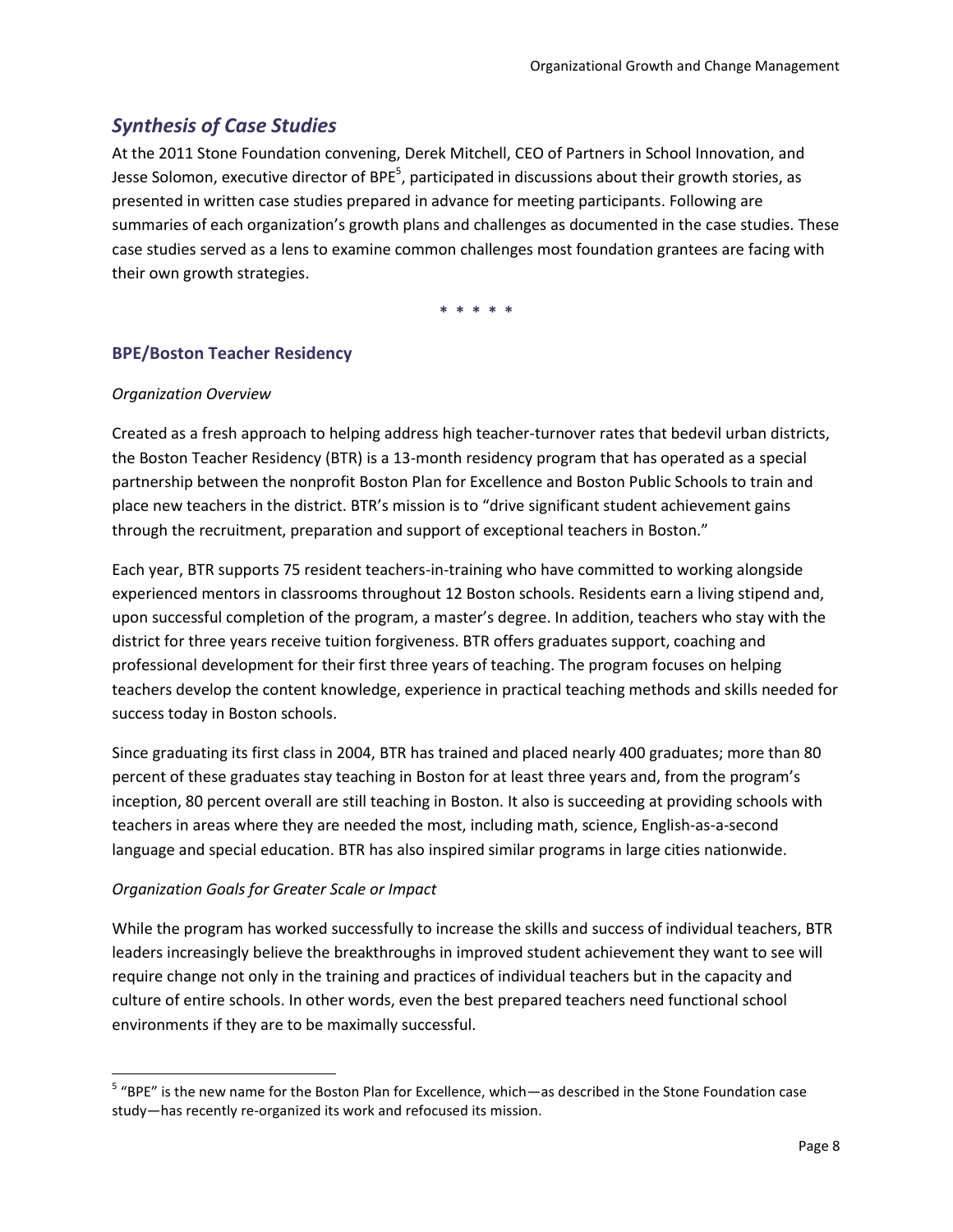With the resources and prestige of the \$4.8 million federal Investing in Innovation (or "i3") grant in hand, BTR has embarked on a redesign of its residency program to create a stronger supply of excellent teachers for struggling schools in particular. To increase the impact of its teachers, BTR is planning to:

- Concentrate residents now spread across 12 schools into a smaller number of sites—perhaps as few as three eventually—and make core program improvements.
- Open one new teacher training academy—modeled on the idea of a teaching hospital in medicine—to pilot innovative training models within a school and better enable a tighter feedback loop (by 2017, BTR wants to see most of its residents placed in this sort of new training academy).
- Explore more intentional placement strategies into other district schools once BTR teachers complete their one-year residency—including choosing some of the district's lowest-performing schools as sites to concentrate graduates and supports.

When the long-time director of the Boston Plan for Excellence—BTR's umbrella organization—retired in early 2011, the organization's board of directors took the opportunity to merge the broader agenda of the Boston Plan with the specific teacher focus of BTR. The "merger" is creating an opportunity for organizational leaders to better attend to the school supports and culture that executive director Solomon also believes is critical to successful teaching.

Specifically, Solomon is taking the school-change expertise—including helping teachers analyze data and building professional learning communities—of the BostonPlan and fully integrating it into the BTR model. BTR also is beginning to work with its placement schools and these schools' other partners to align efforts with a whole school improvement model (based on Anthony Bryk's "five essentials" construct). Solomon explains, "We are working to take a number of elements at the Boston Plan for Excellence and combine them in a coherent approach in schools where it all comes together."

By linking a more comprehensive system of supports for schools to the specific changes to the BTR preparation and induction model, the newly configured BPE (as the organization will now be called) believes it can more aggressively improve teacher effectiveness, leverage whole-school changes and demonstrably improve student performance. Indeed, the new goal of the organization is to accelerate students' academic growth and close achievement gaps in the classes of the teachers it supports.

# *Growth Challenges*

The new model will place demands on the combined organization: thorny contractual issues are barriers to concentrating BTR residents in schools, the organization will need new senior team members with different skills, and leaders will need to raise nearly \$17 million more over the next 10 years to ramp-up the new approach (in addition to the federal i3 funds already awarded). BTR's current program budget is stable at \$8 million for FY 2012 but relies heavily on federal grants that will last only through the next few years. BPE leaders will need to consider other fundraising options in order to fill the budget gaps once the grants run out.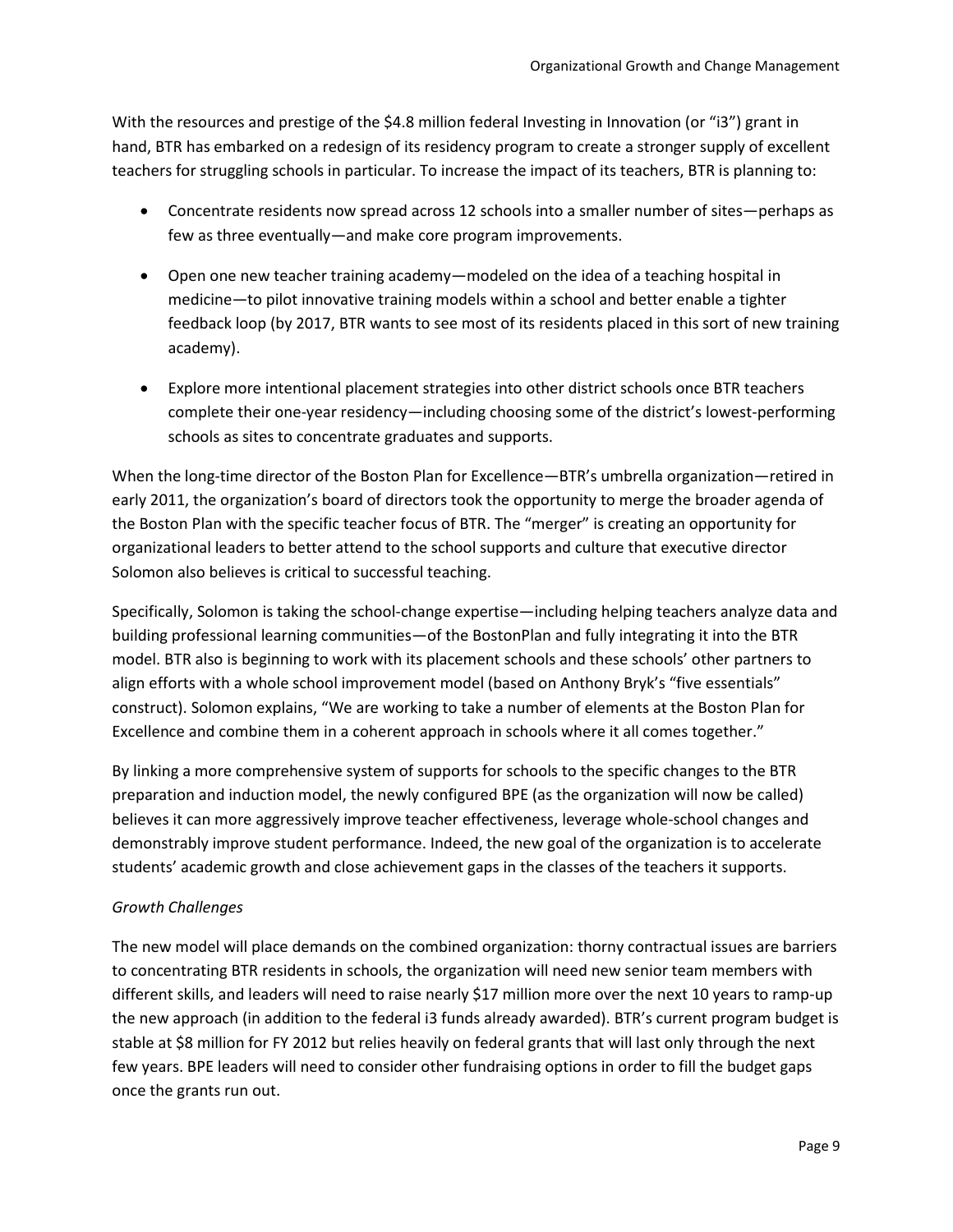Also, BTR and the Boston Plan have traditionally interacted with Boston Public Schools at both the school and district level. In focusing their activities more narrowly to achieve depth and impact, many legacy activities of both organizations are being discarded. What is the right relationship with the school district moving forward? How will organizational changes impact the long-standing relationships between BPE and individual schools and teachers?

When it first began its program, BTR paid most attention to teacher recruitment and retention. But over time, it has tried to focus more directly on teacher effectiveness: How well do the teachers it prepares impact student learning, in addition to how long they stay in the district? It has identified indicators of effective teachers that have helped improve recruiting and selection decisions. Now BTR is aiming to measure the actual effectiveness of its program graduates once placed in the classroom. "The students' growth and improvement has to be our bottom line," explains Solomon. New data suggest BTR residents teaching mathematics start out less effective at raising student test scores than other teachers with the same level of experience, but their effectiveness improves more rapidly over time: By their fourth and fifth years, BTR graduates outperform other BPS teachers with similar levels of experience.

Looking forward, as it implements the new approach, what should be the right indicators of progress for BPE? What metrics should be monitored most closely now? How will the organization use the data to drive program improvements in its residency model?

# <span id="page-9-0"></span>**Partners in School Innovation**

## *Organization Overview*

PartnersSI's mission is to "enable public schools in high-poverty communities to achieve educational equity through school-based reform." PartnersSI focuses its efforts on schools serving large numbers of African-American, Latino and English-learning students in low-income communities, and teachers rave about its success helping them improve outcomes.

In recent years, PartnersSI has helped struggling schools in the San Francisco Bay Area districts double and sometimes even triple their literacy and student-achievement gains over other public elementary schools. With this record of success, PartnersSI has grown from supporting five schools to working with 30 schools in three Bay Area districts and providing lighter-touch support to two additional districts in the area.

Conceived in 1993 as an opportunity to leverage the talents of AmeriCorps volunteers to work as "partners" in low-performing schools, PartnersSI's early efforts to improve schools met with solid anecdotal indicators of successful partnering but little impact in the critical area of student achievement—and PartnersSI subsequently transitioned its approach to instead recruit educators with urban teaching experience (in other words, to use partners who had already demonstrated the leadership and instructional skills in the classroom to help other teachers improve and become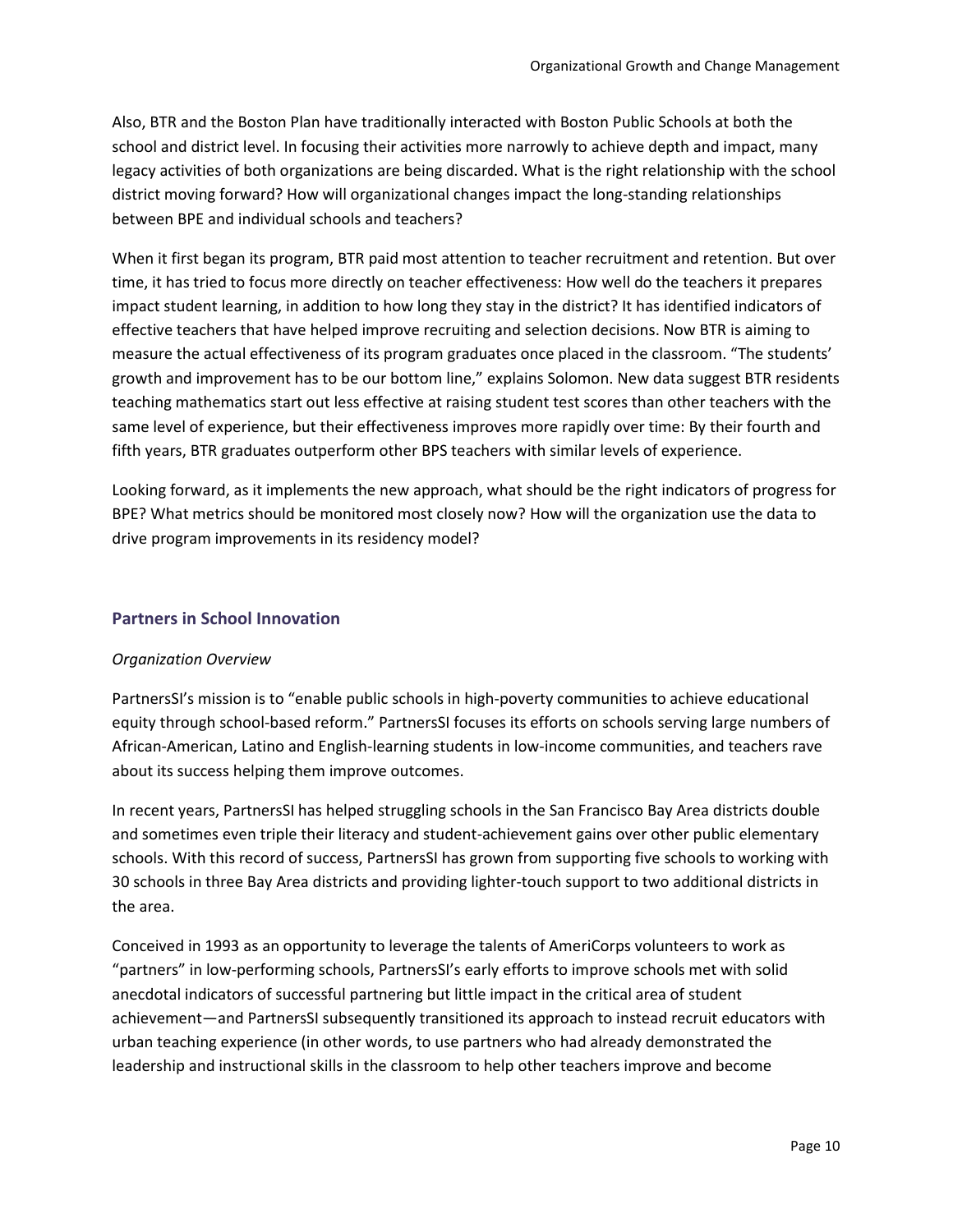successful). Today, PartnersSI's work builds district and school leader capacity through three key strategies:

- 1. *Continuously improve the core instructional program:* To help schools improve instructional coherence and promote common student expectations, PartnersSI's team works closely with educators to better define what students need to learn (the curriculum), identify best practices for delivering instruction, and put in place a comprehensive system for using assessments to identify learning needs and monitor progress.
- *2. Develop a system for teacher professional learning:* In order to ensure that teachers are consistently and continuously supported to improve their practice, PartnersSI helps schools plan professional development on high-priority instructional strategies; support teachers in planning for their instruction, analyzing their results and adjusting practice; and improve instructional coaching in the building, including focused observations and follow-up support for teachers.
- 3. *Leading results-oriented cycles of inquiry:* To ensure sustainability of new structures and ways of working, PartnersSI provides on-going coaching for school leaders to strengthen their instructional leadership and to create a school environment where high quality teaching and learning can take place.

Beginning in 2008, PartnersSI began to recognize that district leadership was a critical component for success in its schools as well—and it started shifting its focus from developing relationships solely with individual schools to working with districts to support all their struggling schools. Derek Mitchell joined the organization in 2009, hired in part to figure out a way of scaling up the newly refined model.

## *Organization Goals for Greater Scale or Impact*

PartnersSI began a path of expansion in 2009, looking to transfer its school-focused change model to several other districts around the country. Over the next 10 years, it plans to have strategically selected up to five urban districts and supported each for three to five years building in-house capacity and providing support to the districts' lowest-performing schools. As a result, by 2021, it expects to have helped at least three districts transform teaching and student achievement and become reform proof points.

The organization has also developed fee-for-service offerings to provide lighter-touch products and services to teacher leader "change agents" in other districts, thus extending PartnersSI's reach further: By 2021, it hopes to have trained approximately 10,000 change agents in districts who will use PartnersSI strategies to provide instructional excellence and improve student performance. In addition, PartnersSI plans to inform federal, state and local policies through publications, conferences and active engagement with decision-makers.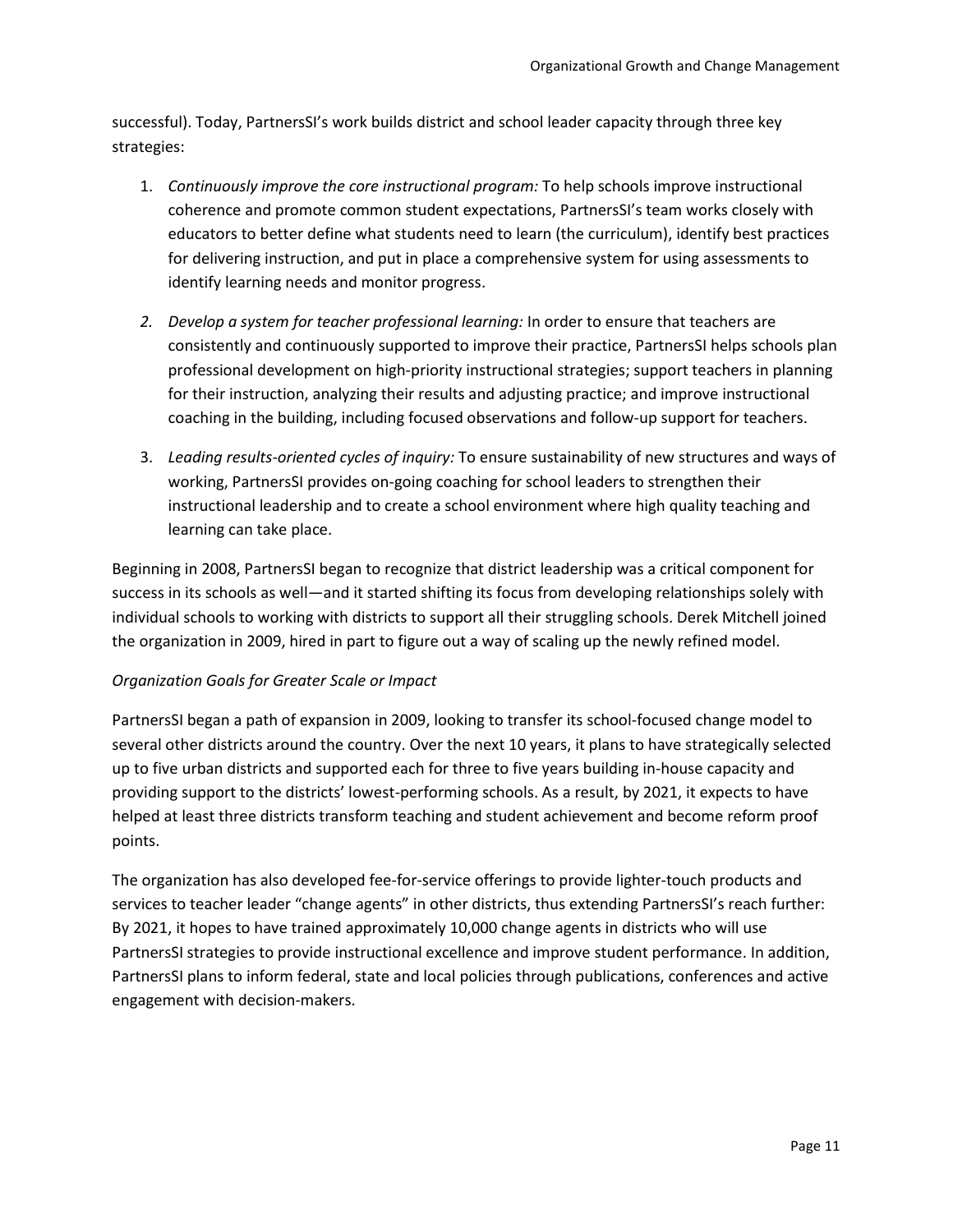# *Growth Challenges*

As it begins to scale, PartnersSI is confronting the challenge of which program adjustments are necessary as it "sells" the organization's value proposition: While it has improved literacy rates at partner schools, it has not yet proven it can help districts successfully and completely turn-around a struggling school. In addition, its growth aspirations require significant capital, new roles and services for the organization and its leaders, and expansion into unproven territory.

To successfully serve students on a larger scale, PartnersSI also has increased the number of members on its board of directors, developed senior-leadership positions and established partnerships with likeminded organizations. By 2017, PartnersSI plans to grow its staff from 30 to 82. These growth plans will require an additional \$10-million in funding over the next five years. To raise the necessary funds, PartnersSI plans to pursue full recovery of direct costs from its district partnerships, seek out foundation funding for special projects and win general-purpose grants from donors committed to PartnersSI's mission.

In 2012, the organization will select its first regional expansion district partner and continue to add two additional regional expansion locations every two years over the subsequent four-year period. To date, PartnersSI's success has been based on a model of working with districts from "the ground up"—in other words, by engaging struggling schools as the avenue for working with district leaders. Can its model work when it flips its entry point by starting with a district-level engagement and then going to schools? What is different when working more closely with districts rather than schools? How should its long-standing relationships with current district partners evolve?

Another challenge for PartnersSI is determining which components of its current school improvement model are essential during program replication. Is everything it does now in schools replicable on a broader scale? And, conversely, how can it recognize and capture innovation and new approaches that take place in its new expansion sites and then disseminate that learning organization-wide? Additionally, as PartnersSI expands its new model—which is more district-focused and covers more districts over greater distance—what should be new indicators of success for PartnersSI? What metrics should be monitored most closely now? As Pranav Kothari observed, "PartnersSI has sold concepts, not products. How does its logic model change to reflect those who are buying products versus high-touch services? In the past, it's the high-touch of its programs that has produced client outcomes; how do these outcomes change in a product environment?"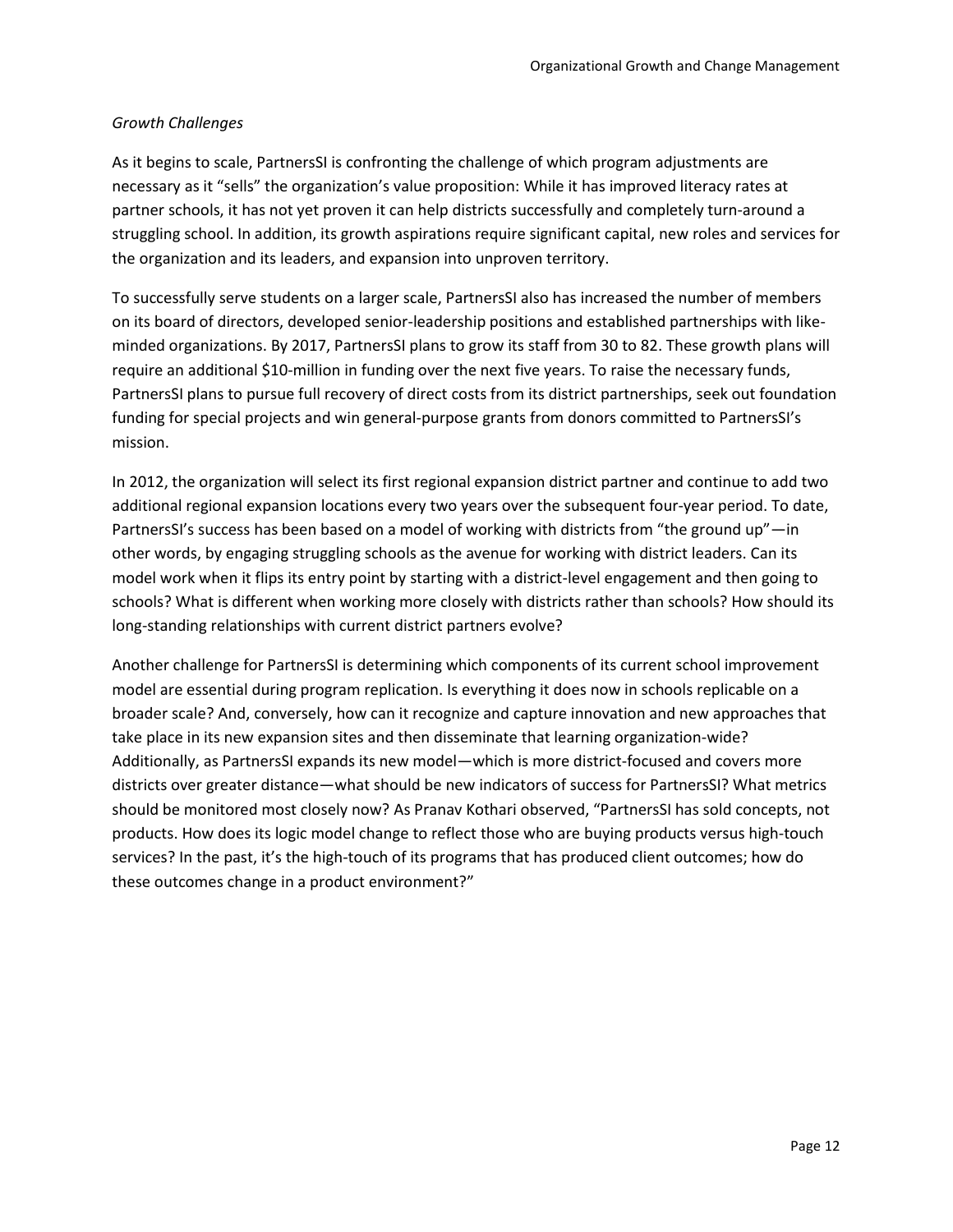# <span id="page-12-0"></span>*Challenges and Issues Raised from the Case Studies*

As Stone Foundation grantees discussed the two case studies and implications for efforts to grow and scale their own organizations, three common themes emerged:

# <span id="page-12-1"></span>**Know Your Data to Achieve Your Results**

Similar to conclusions offered at earlier foundation meetings for these grantees, the importance of collecting and analyzing data about program impact was underscored as a key driver for all organization improvement. While most nonprofit organizations worry about large-scale evaluations to prove the overall effectiveness of their program to board members, funders and schools, too few simultaneously worry about ensuring they have the regular, "formative" data to track regularly how well individual program components are working and to make adjustments in these components.

For these reasons, it is also important for organizations to push to get data—either generated internally or from school and district partners—just as quickly as possible. The faster data can be collected, the faster program improvements can be implemented and adjustments made to the model to produce better results.

Student achievement results are critical to consider, of course, but there are other, complementary ways to learn about the impact of programs, including tools such as the Results-Oriented Cycle of Inquiry framework that PartnersSI has created to see how well teacher (and encourage teachers to see how well) reforms are being implemented in the classroom. In this way, data importantly informs decisions about growth and impact.

Both PartnersSI and BPE are relying extensively on data to refine their program models, using them to decide what components to keep, which are less essential and how they might be improved.

For example, following on a more rigorous evaluation of its impact in 2005—that showed mixed success—PartnersSI worked to examine its program components more carefully. It found that the activities its staff led in each school looked slightly different, tailored to the needs of the each site; PartnersSI's began working to identify which components of these different approaches were most effective—and would comprise its work in every school going forward. Derek Mitchell offered one example: "Our program specifies the percent of their time that staff should be working directly with teachers versus leaders, but we found not all partners were meeting this expectation. We saw we had to create a strategy that ensured a level of implementation fidelity."

Other grantees at the meeting shared similar observations: Relentlessly collecting data, taking the time to examine it deeply and getting smarter about why your program delivers the results it does is a common and necessary strategy for any organization seeking to grow. Knowing how "x" produces "y" (or even how much of "x" produces "y") is essential as an organization seeks greater impact (and new funding models that usually come with growth).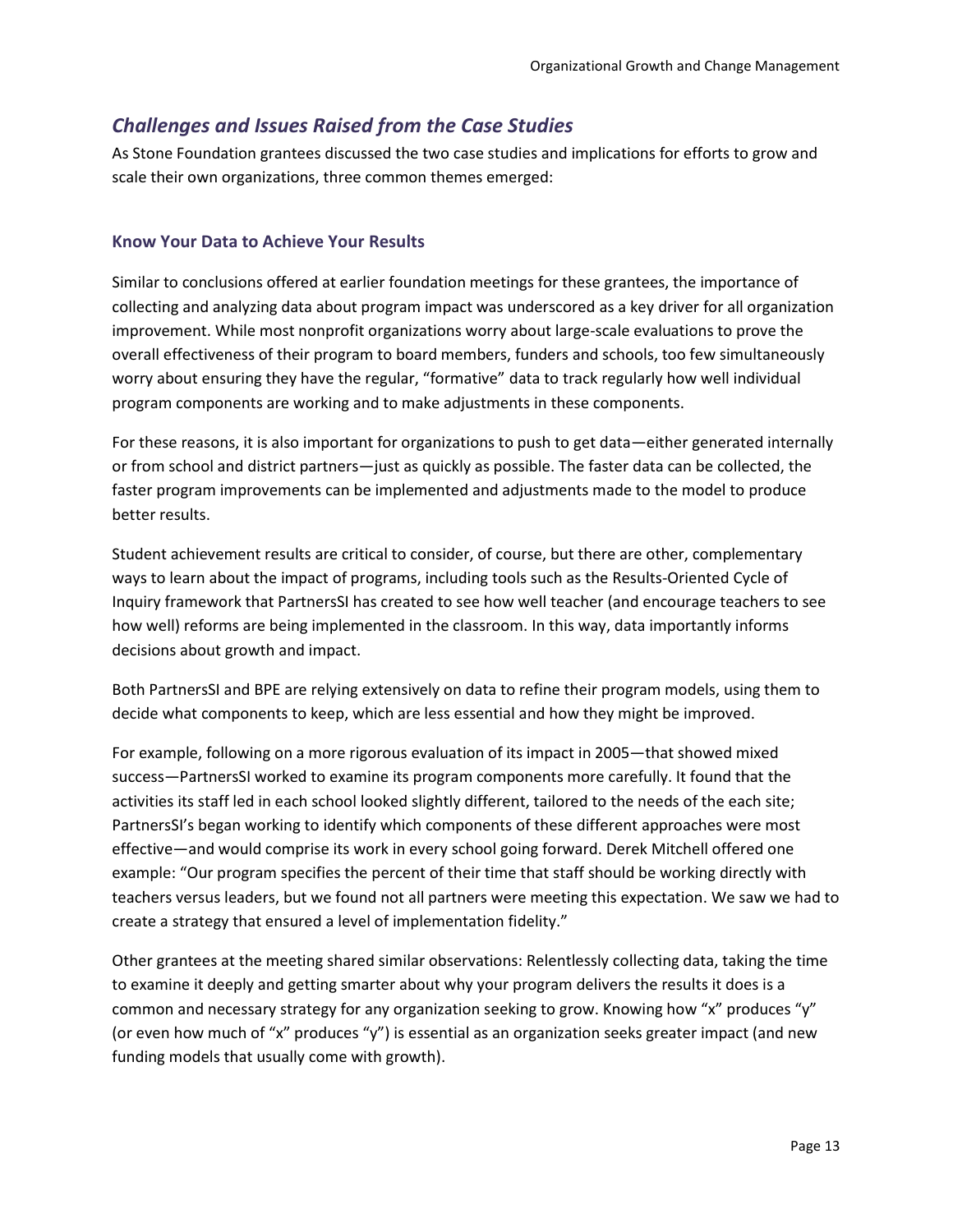Data also are an influential way to build relationships, reported grantees. An organization is in a strong place to influence decisions at a school district when it has specific data. Moving districts toward new programs and investments through the use of data is more effective than asking them to move on theory alone. "When you show districts that only three percent of male black students are graduating on time, they can't ignore the data," observed one grantee. "It's true that we need to keep pushing the district harder to improve. But you can't push on just theory. Use data when you can. Data is a powerful tool when you have it."

Finally, many foundation grantees with robust, in-house evaluation efforts to track data are finding these efforts are also critical contributors to internal knowledge management efforts—in other words, these efforts are not just focused on documenting how the program works but also documenting and sharing which organizational practices contribute to that. Among Stone Foundation grantees, internal performance management and evaluation leaders at both PartnersSI and the New Teacher Center are now tasked with internal knowledge sharing as well. Other grantees—such as Education Pioneers—are prioritizing opportunities for their regional offices to communicate, share practices and provide feedback.

# <span id="page-13-0"></span>**Districts as Clients Are Different Than Districts as Partners**

Stone Foundation grantees recognized how an organization decides to work within a district to change the system (as a service provider, school operator or other "capacity building" partner) or separately

from the district creates different dynamics. Even the two case studies showcased different approaches: PartnersSI, as its name implies, works closely with school leaders to coach and support teachers, while BTR operates somewhat outside the traditional school system as a parallel teacher recruitment strategy for Boston.

Maintaining programs that rely on close partnerships with a district who is a client regularly presents at least two challenges, according to grantees: Districts often ask for customizations to the core program and/or they want to pick and choose different program components.

Grantees have found that when districts begin paying for services (rather than have external foundation funding

*"When the client pays for the service, the client starts to tell you how to change your model to be what it wants. How do you build a customized set of services for your customers to meet their needs... while keeping the fidelity of your program?"*

> **LaShawn Route Chatmon** National Equity Project

cover costs), they often attempt to customize an organization's services and program elements. However, it is hard to build a customized set of services for different client districts to meet unique needs—doing so threatens program fidelity and integrity. Doing so also makes scaling a product or service challenging.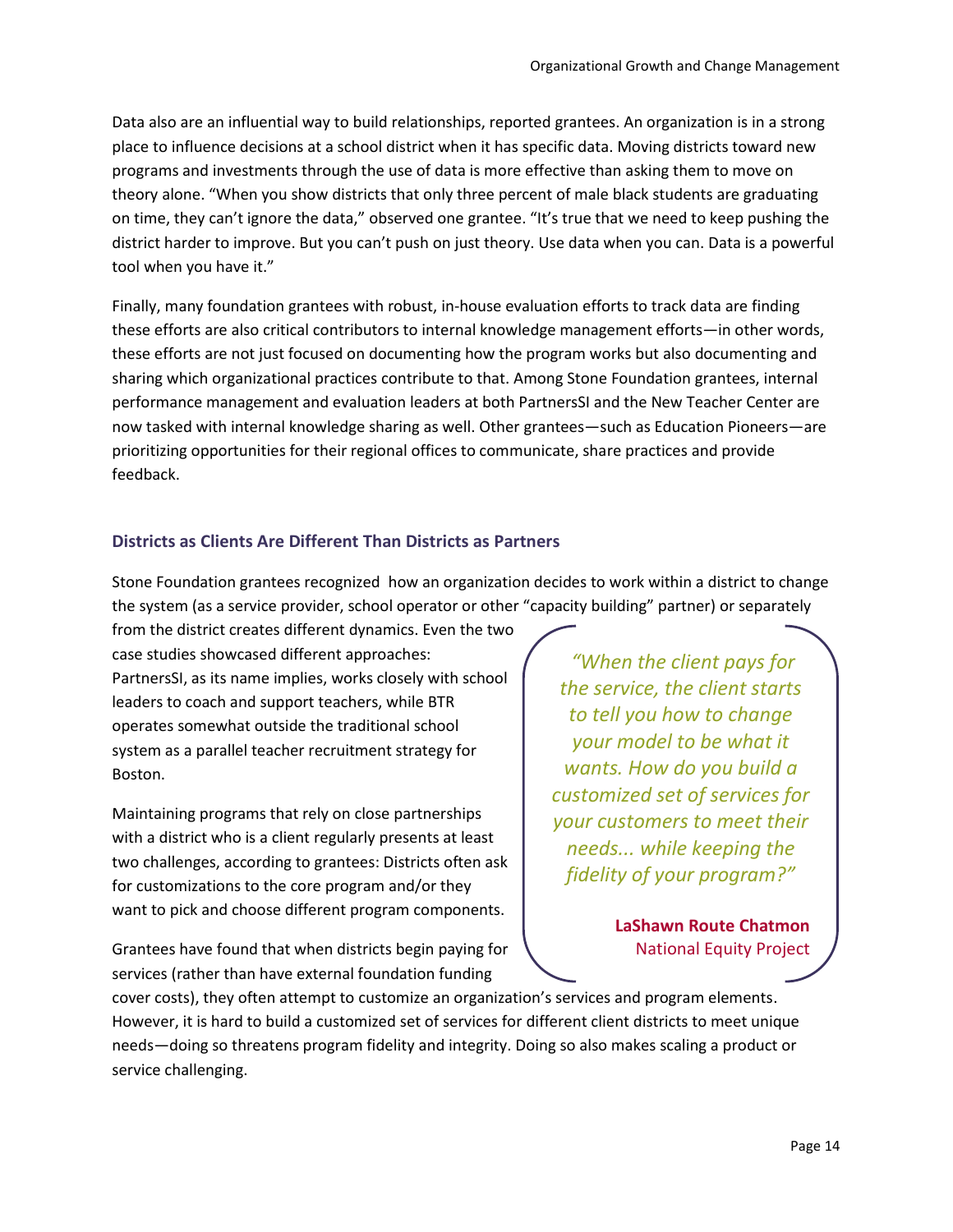Similarly, selling a "light" version of a product or offering a la carte services is not ideal for organizations that enter into client relationships with districts. As services are watered down or selectively chosen for implementation, the results often are not as strong—and the reforms or improvements promised by an organization will not materialize.

For example, the National Equity Project—another Stone Foundation grantee—has successfully transitioned its model so that districts now pay 60 percent of the cost of services themselves (instead of local funders underwriting nearly all the cost). Even so, its executive director, LaShawn Route Chatmon, still finds that maintaining a partnership framework with a district can be difficult when it is the district ultimately paying for the service: "When the client pays for the service, the client starts to tell you how to change your model to be what it wants. How do you keep the fidelity and integrity of the organization when the district wants to do everything but can't finance it? How do you build a customized set of services for your customers to meet their needs—and do it in a way they can afford—while keeping the fidelity of your program?"

Clarity around an organization's core model components and their exact costs is essential to determining to what degree a program can be customized to any client's unique needs or preferences. Before expanding a program, Pranav Kothari suggested organizations ask themselves the following questions:

- Can we demonstrate that high fidelity to the model produces results?
- Does the logic model for your program look the same in every situation and site?
- How adaptive is the model at different locations?

*"Economies of scale do not exist in education; scale in the for-profit world has not played out in the field of education. The next iteration of the model will have higher costs."*

> **Pranav Kothari** Mission Measurement

He also wondered whether the orthodoxy of scale—that adding more sites or locations can help deliver a product or serve more efficiently or less expensively—holds up in the education sector: "Economies of scale do not exist in education; scale in the for-profit world has not played out in the field of education. The next iteration of the model will have higher costs."

Grantees agreed that being clear about non-negotiable program elements and facilitating conditions for program implementation are key steps to successful partnerships with districts. For example, PartnersSI has identified three facilitating conditions that are needed for successful work with new districts or schools:

- Skilled and reflective transformational leadership,
- Leadership's commitment to resourcing the work equitably, and
- Leadership's deep and abiding belief in building teacher capacity.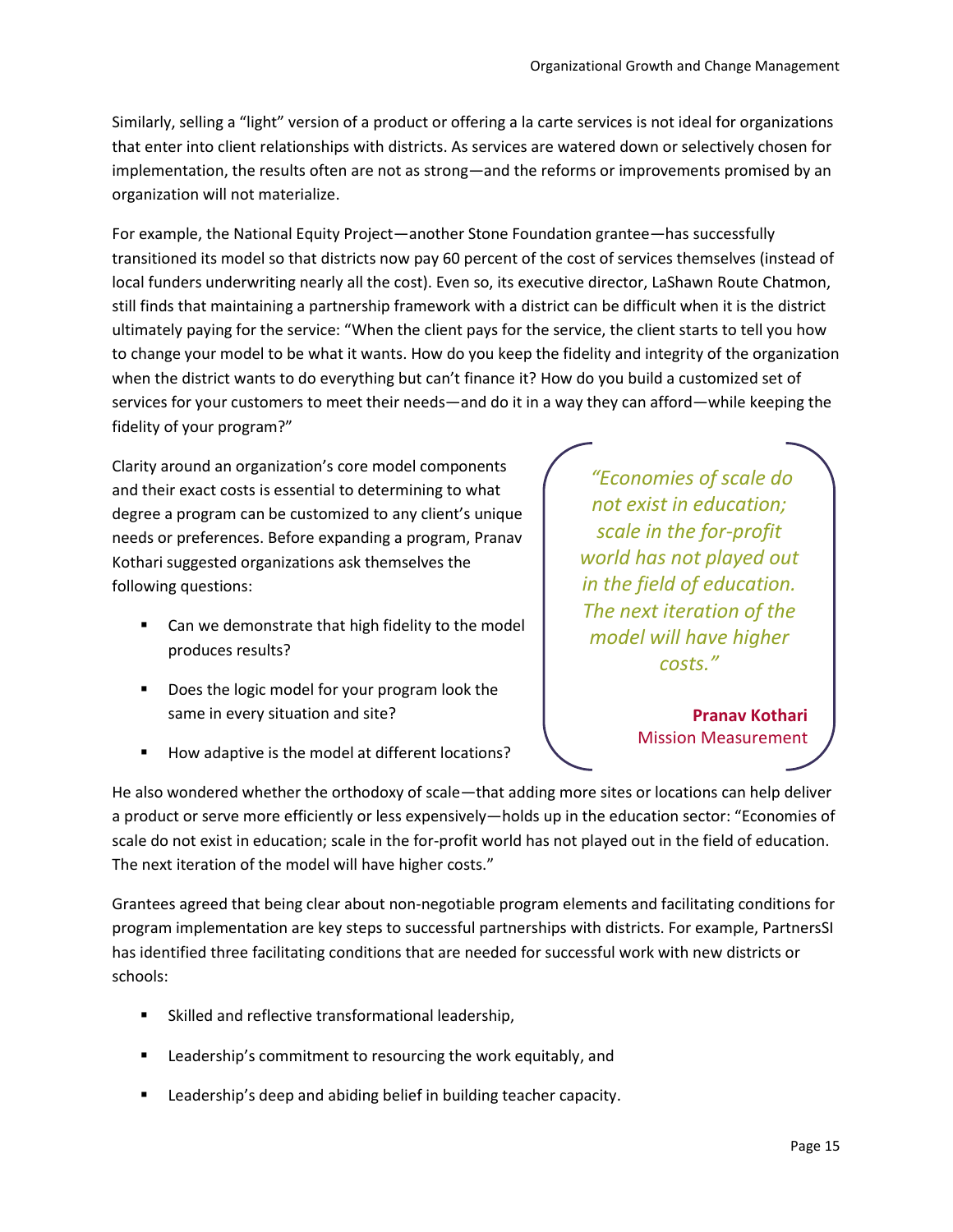Derek Mitchell, CEO of PartnersSI, observed, "If all three conditions are in play, we'll reach the highest levels of success. If one or the other is not in place, it takes a whole lot longer to reach success."

On the other end of the spectrum, grantees considered how organizations that work outside of a school district—to, in the words of one attendee, build an alternative model that eventually will "define what a

*"Does our discussion mean that all of our programs should start their own schools, or do we believe that districts as smart systems can pull in the right programs that they need to improve student learning?"*

> **Srik Gopalakrishnan**  New Teacher Center

district should do"—can be most effective. Some pointed out the danger of simply building great schools that will not in the end be scalable because districts were not included in their design and management. Srik Gopalakrishnan, chief impact and learning officer at New Teacher Center, asked, "Does our discussion mean that all of our programs should start their own schools, or do we believe that districts as smart systems can pull in the right programs that they need to improve student learning?" In other words, if grantees are too focused on building perfect schools where their interventions work perfectly, will districts themselves ever change? Others argued that many urban districts have a handful of key neighborhoods serving at-risk students and that "tipping" the quality of schools in these areas can influence an entire school district.

Finally, regardless of approach, grantees discussed strong and regular communication as an essential component for successful partnerships between organizations and school districts. With high leadership turnover rates within school districts, regular communication at multiple levels within a district is critical to stay in alignment on goals and expectations. Once these relationships are established, external organizations are in a much better position to push a school district forward consistently (and, as discussed above, having good data about school district performance helps, too).

# <span id="page-15-0"></span>**Improved Student Achievement May Require Whole School Effort**

Grantees explored how their efforts to improve student learning and achievement increasingly cannot be focused on just a single element but must also account for a whole school's effort. While nearly all foundation grantees are focused on building the "human capital" element within school systems improving the talent and skills of educators with "the right people on the bus," in the words of change management guru Jim Collins—they also are beginning to consider underlying structures that help or impede even the very best educators.

BTR—with its shift from working almost solely on preparing teachers to be effective in the classroom to considering ways it can influence the school environment in which its teachers work—is the most explicit example of this shift. But other grantees are considering the issue in their own way, as well.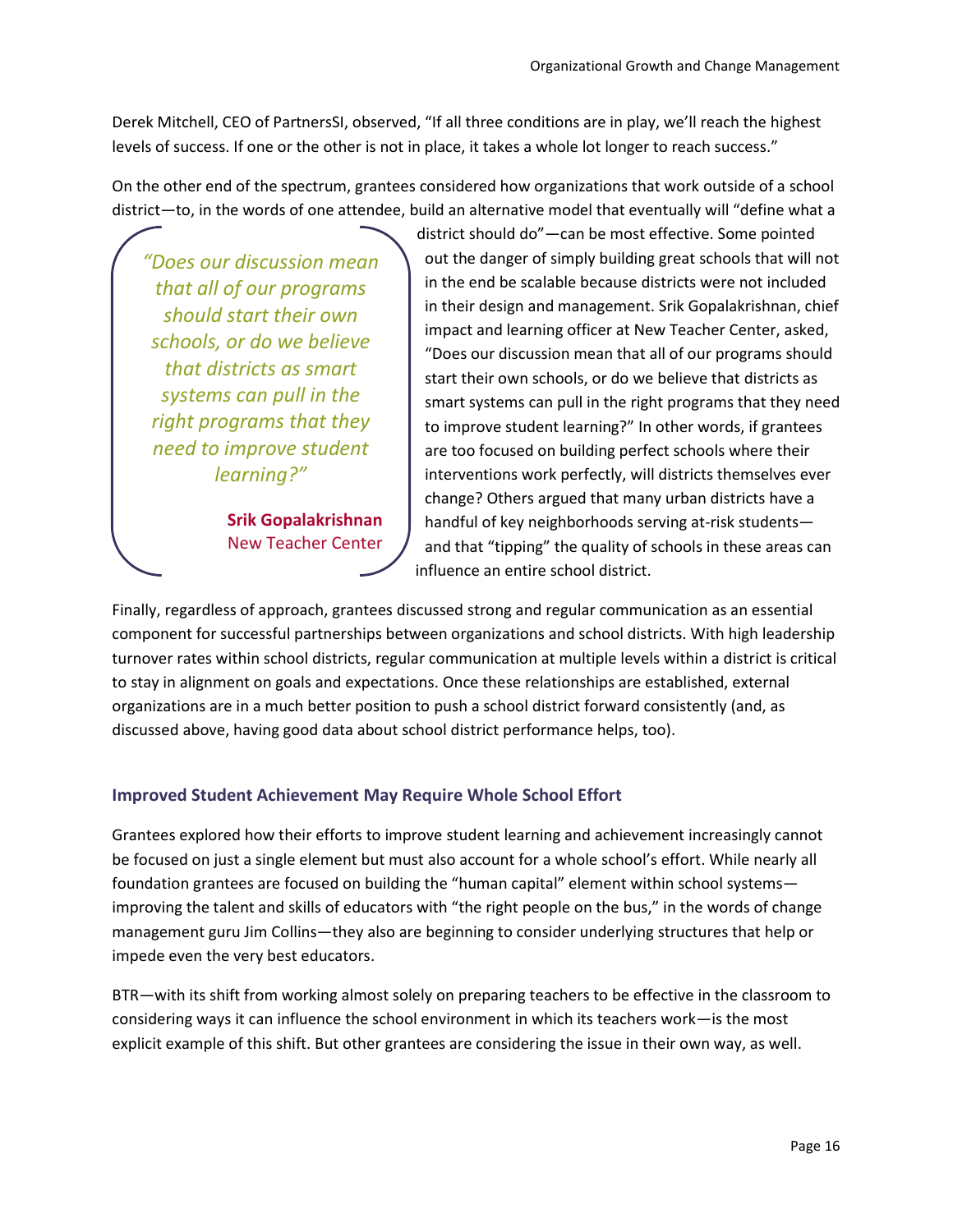Steve Tozer of the University of Illinois at Chicago's College of Education spoke to the importance of social capital and institutional structures and norms in schools as essential to effective teachers, arguing, "One challenge for us all is in representing how the quality of the teaching and learning experiences resides not centrally in individuals and the qualities they bring, but rather with the organization and how well it supports teaching and learning. The challenge is in showing that it is the organization that produces teaching and learning. You would expect to find that top schools have organizational structures in place to support adult learning in those organizations to meet the needs of the kids." In other words, it's not just the people in schools that matter—it's the structures that support the people.

*"You can have average people teaching in the teams, because the team will allow them to do extraordinary things. The model becomes stronger. If you replicate across multiple schools, that group of schools is smarter than one school. Multiple principals are smarter than one principal. One of the jobs of the network is in part to buffer the principals, as well as to create the space for them to work together to grow stronger."*

**Claire Sylvan** Internationals Network for Public Schools

Professional learning communities to support teams through a reform effort—coupled with deliberate efforts to ensure the quality of a team—is one strategy for spreading change. By placing teachers and leaders in teams and networks, they become stronger and smarter than the individuals in them. Claire Sylvan, executive director of Internationals Network for Public Schools shared, "You can have average people teaching in the teams, because the team will allow them to do extraordinary things. The model becomes stronger. If you replicate across multiple schools, that group of schools is smarter than one school. Multiple principals are smarter than one principal. One of the jobs of the network is in part to buffer the principals, as well as to create the space for them to work together to grow stronger."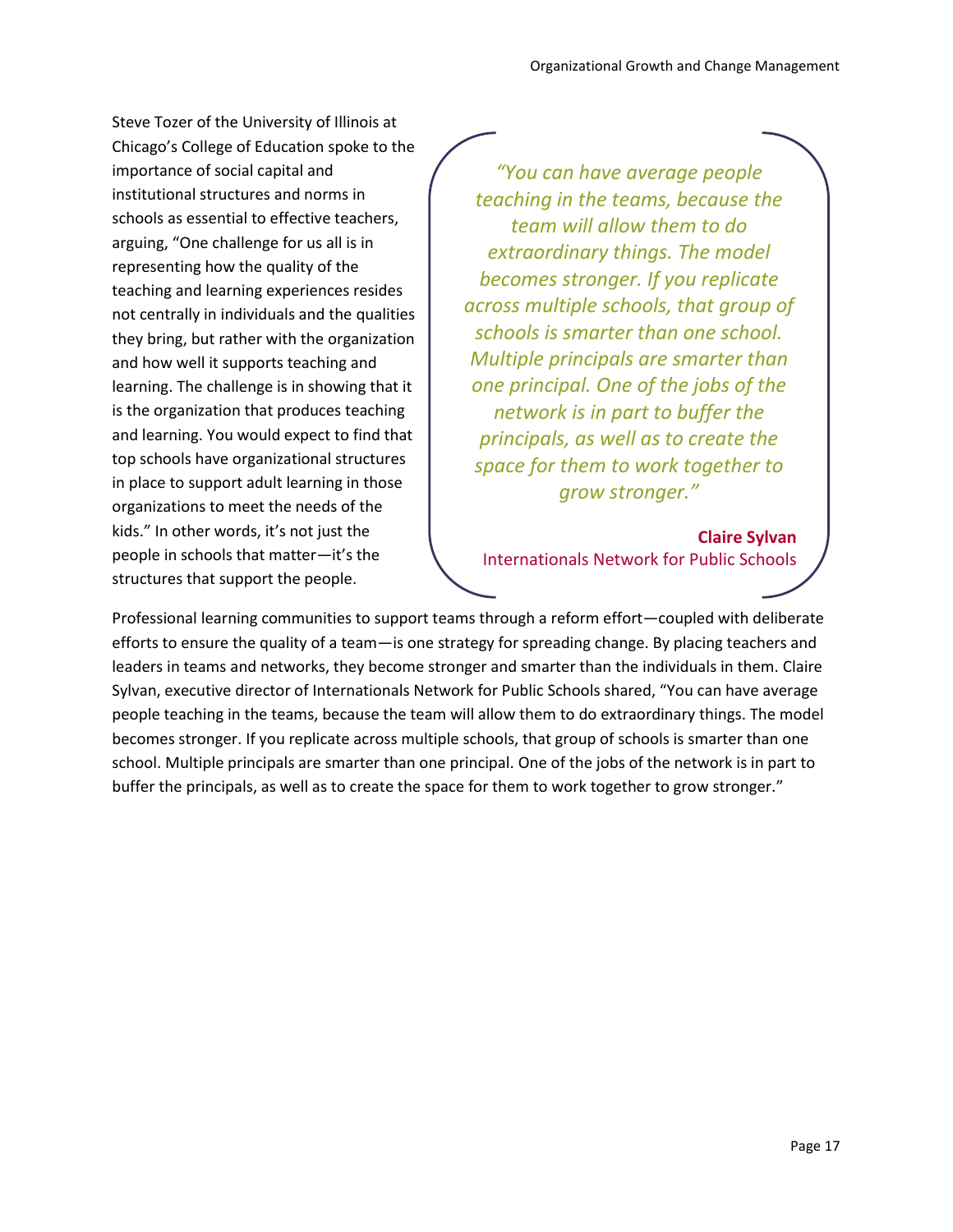# <span id="page-17-0"></span>*Conclusion*

Weaving throughout discussions at the meeting, grantees flagged the challenge of wanting to share their lessons learned more broadly with the field—but also needing to stay focused on the quality and implementation of their own efforts. As an organization gains new insights into promising practices that can improve teaching and learning, a tension exists between organizations spending needed time and energy to implement these findings and organizations sharing these lessons learned more broadly with those that could benefit.

Grantees observed that there are no formal structures in place to enable them to consistently share with the field their own emerging "next" practices, their perspectives on school district reform or their lessons learned from working with school districts. The lack of any "architecture" to spotlight in realtime promising practices is hindering the speed and quality of education reforms and education practice improvements across the country. But the Stone Foundation annual convening, although a modest approach, provides 17 leading organizations a venue to share and learn from each other.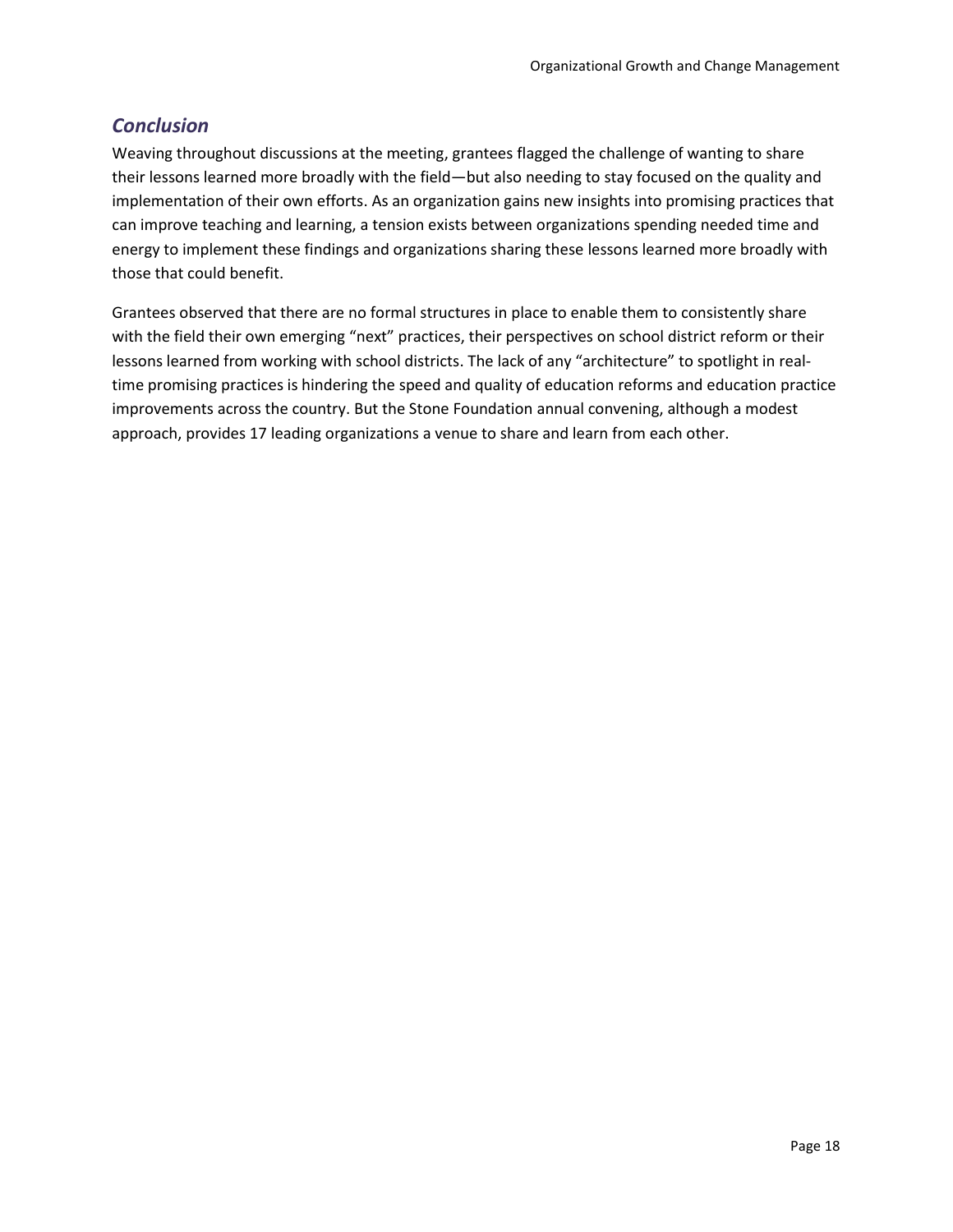# <span id="page-18-0"></span>*Appendix A: W. Clement & Jessie V. Stone Foundation 2011 Education Grantees*

- Academy for Urban School Leadership
- **Boston Plan for Excellence/Boston Teacher Residency (now renamed BPE)**
- Center for Collaborative Education
- **EXECUTE:** Chicago Public Education Fund
- **Education Pioneers**
- **Internationals Network for Public Schools**
- **National Equity Project**
- New Leaders
- New Teacher Center
- New Visions for Public Schools
- **Partners in School Innovation**
- **San Francisco Teacher Residency**
- **Strategic Literacy Initiative**
- **Teach Plus**
- **The University of Chicago Urban Education Institute**
- **University of Illinois at Chicago Urban School Leadership Program**
- **Urban Teacher Residency United**